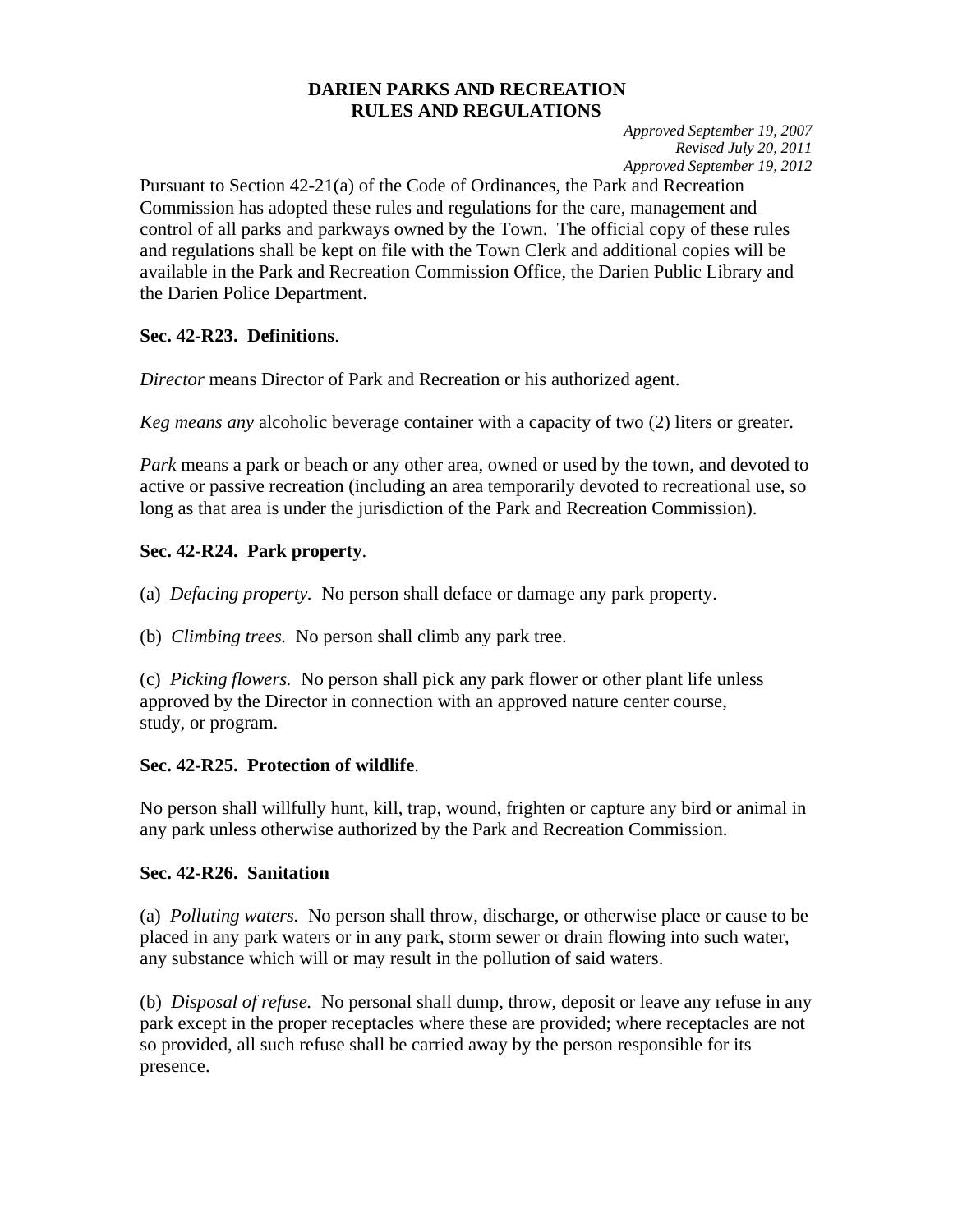## **Sec. 42-R27. Traffic; parking permits.**

(a) *Driving and parking.* No person shall drive or park any motor vehicle (or any motorized vehicle) in any park area except in designated driveways and parking areas, or such other areas as may on occasion be specifically designated as temporary parking areas.

(b) *Permits.* No motor vehicle (as defined in section 74-21. Parking) shall enter any park, as designated by the Park and Recreation Commission, unless it displays a valid permit issued by the Commission. Darien residents or taxpayers may obtain a permit for a fee determined by the Commission. Such motor vehicle shall admit all occupants of such vehicle. Any person may obtain from the Commission a one-day special permit for parking and use of beach facilities for a fee determined by the Parks and Recreation Commission.

### **Sec. 42-R28. Recreational activities**

(a) *Bathing and swimming.* Only permitted in designated waters. No person shall swim, bathe or wade in any park waters except in such places as are provided therefore, and in compliance with such regulations as may be adopted for such areas. (See addendum #1.)

(b) *Boating.* Privately owned boats or other floating crafts may be brought into any park, in accordance with regulations established by the Park and Recreation Commission. (See addendum #2.)

 (1) Pear Tree Beach Boat Ramp is available for temporary placement of boats during the launching and recovery of boats. Boats must be removed from the dock within 15 minutes.

 (2) Storage. No overnight storage of boats or boat trailers is permitted at any park location unless authorized by the Director.

(c) *Fishing.* No person shall fish in any park water except those designated by the Director. No person shall at any time fish in any area where bathing is permitted.

(d) *Camping.* No person shall camp or lodge in any park except at sites designated by the Director for that use and under such regulations as may be prescribed.

(e) *Hunting and firearms.* No unauthorized person in any park shall use, carry or possess firearms, explosives of any description, or other weapons potentially dangerous to human safety or wildlife, except in any area that may be designated by the Park and Recreation Commission.

### (f) *Picnic areas and use.*

 (1) Fires. No person shall light any fires except in fireplaces provided for that purpose or in areas designated by the Director.

 (2) Duty of picnickers. No person shall leave a picnic area before his fire is completely extinguished and before his trash is properly disposed of.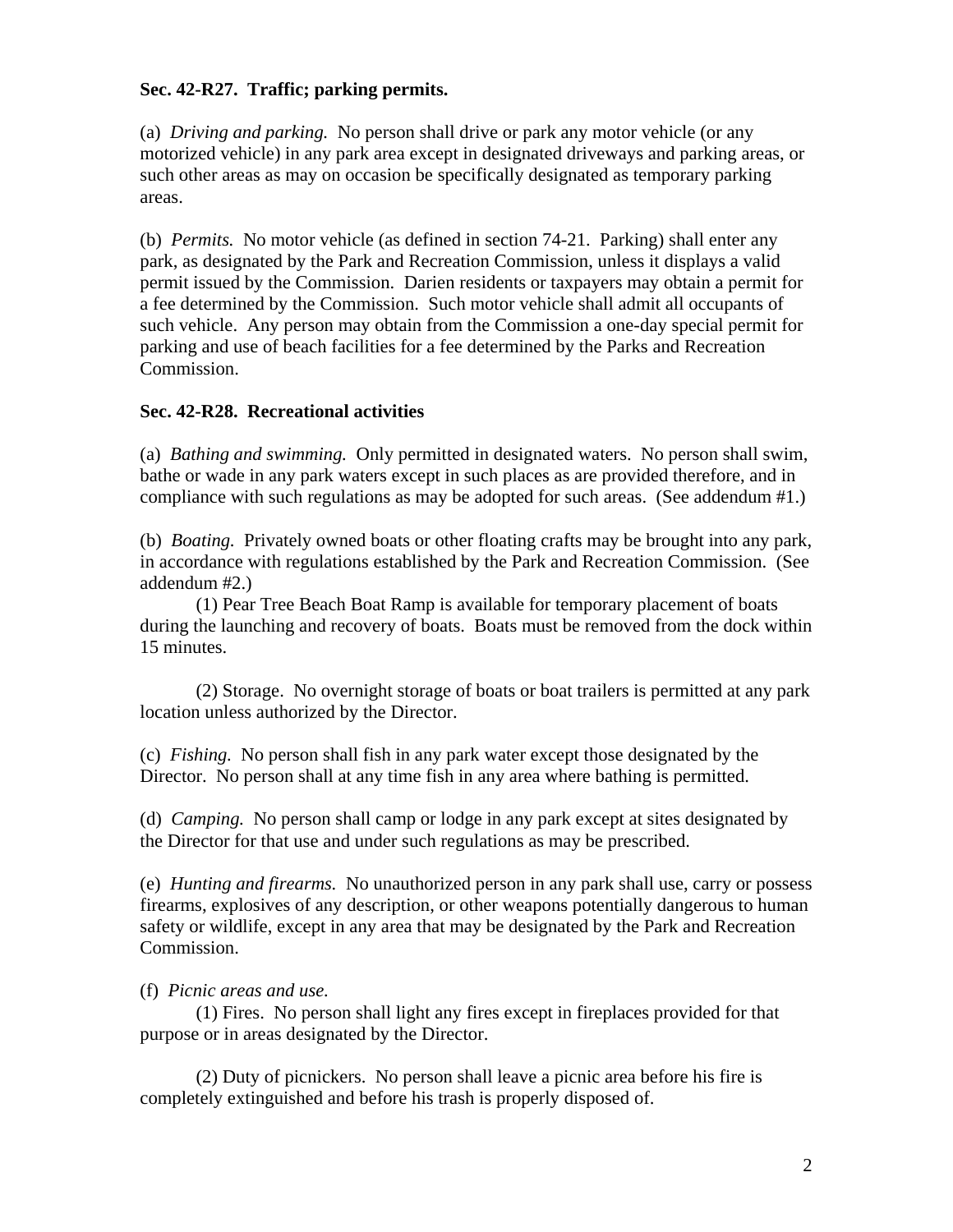### (g) *Tennis and Platform Tennis.*

 (1) No person shall play on any tennis court or platform tennis court except during hours designated by the Park and Recreation Commission.

 (2) All users of tennis courts and platform tennis courts must abide by the specific rules and regulations established by the Park and Recreation Commission for the use of such courts and platforms. See addendum #3.

 (3) Courts may be utilized only for the purpose for which they were intended/designed or for which purpose the Director may from time to time designate as appropriate.

(h) *Riding of Horses.* No personal shall ride, lead or take any horse in any park except on trails designated for that purpose.

#### **Sec. 42-R29. Miscellaneous regulations.**

(a) *Beverages.* Consumption of alcoholic beverages is permitted in designated areas. No person shall bring into any park any glass bottle or container. No person shall bring into any park alcoholic beverages in kegs (equal to or greater than two (2) liters) without a permit issued pursuant to section 42-R31.

### (b) *Dogs in Parks.*

 Except in a dog -area approved by this Commission, a portion of Cherry Lawn Park designated for unleashed dogs as provided in subsection (1), (2), and (3).- No owner or keeper shall bring any dog into any park unless the dog is on a leash or lead that is no more than 25 feet and under the control of its owner or keeper at all times. No owner or keeper shall bring any dog into any playground area in any park.

 (1) **Cherry Lawn Park**: Dogs are not permitted in playground areas, community gardens, or playfields at any time. Dogs are permitted off leash or lead from September 1 to May 31 from dawn to 10:30 am Monday – Friday, dawn to 8:30 am Saturdays and Sundays. Dogs are permitted off leash or lead in the **Designated Area** between the Darien Nature Center and Brookside Road at all times. Dogs must be on leash or lead to and from the parking lot to the Designated Area. Dogs are permitted off leash or lead from June 1 to August 31 dawn to 8:30 am Monday – Sunday.

(2) Stony Brook Park and Diller Park: Dogs or other domestic animals are permitted off leash or lead at all times.

3) Tilley Pond Park: Dogs are permitted off leash or lead Monday – Friday from dawn to 10:30 am except during special events approved by the Commission.

4) Sellecks Woods Nature Preserve, Woodland Park Nature Preserve, Holahan Field, Town Hall Fields, Baker Park and McGuane Park: Dogs must be on leash or lead at all times.

5) Weed and Pear Tree Beaches: No dogs are permitted except for access to the Darien Boat Club.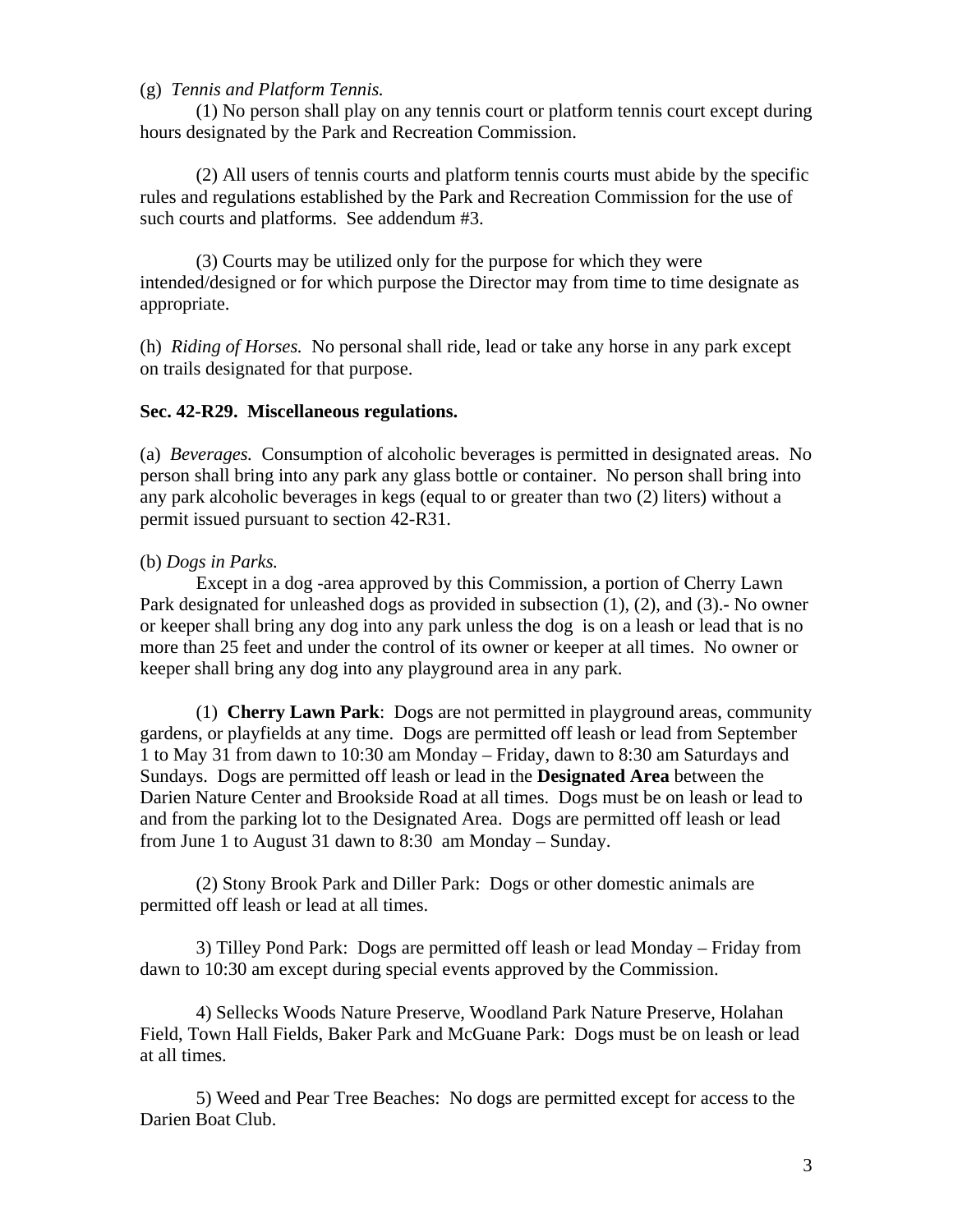6) These regulations shall not apply to guide or service dogs accompanying a disabled person.

7) No owner or keeper shall allow any dog to dig up, mutilate, deface or destroy any park property and shall promptly remove all feces left by the dog on park property and dispose of such feces in a sanitary manner.

(c) *Games of chance.* No person shall gamble, participate in, or bet on any game of chance in any park.

(d) *Going onto ice.* No person shall go onto any ice in any park waters except those designated as skating areas, and provided appropriate signage is posted.

(e) *Offensive conduct.* No person shall engage in threatening, abusive, insulting or indecent language, or engage in any disorderly conduct or behavior that breaches the public peace.

(f) *Selling.* No person shall sell, or offer for sale, any merchandise, article or articles whatsoever, in a park without written consent of the Park and Recreation Commission, or practice, carry on, conduct or solicit any trade, occupation, business or profession.

(g) *Handbills*. No person shall distribute any advertising matter in any park without the written consent of the Director.

(h) *Violations.* Any person or group who violates the provisions of  $42.R29(a) - (g)$ , or any other rule and regulation as adopted by the Park and Recreation Commission may be denied the privilege of using the park.

## **Sec. 42-R30. Park operating policy.**

(a) *Hours.* Except for unusual and/or unforeseen emergencies, beaches shall be open to the public every day of the year from sunrise to 10:00 p.m. Other park areas shall be open from sunrise to sunset. Groups using the park must specify the hours they wish to use the park. All persons shall remove their vehicles from the park prior to closing.

### (b) *Permits to use parks.*

 (1) Anyone wishing to use a park for a group event shall apply for a permit at least fourteen (14) days prior to day requested. A separate permit is required under section 42-R31 for alcoholic beverages in kegs.

 (2) Application procedure. Permit application shall be filed with the Department of Parks and Recreation upon forms supplied by the Department seeking such information as is reasonably necessary for a fair determination as to whether a permit should be issued. Further application may be required to other boards, commissions, departments as may be determined by the Director.

### (3) Standards for issuance.

**i.** That the proposed activity or use of the park will not unreasonably interfere with or detract from the general public enjoyment of the park. **ii.** That the proposed activity and use will not unreasonably interfere with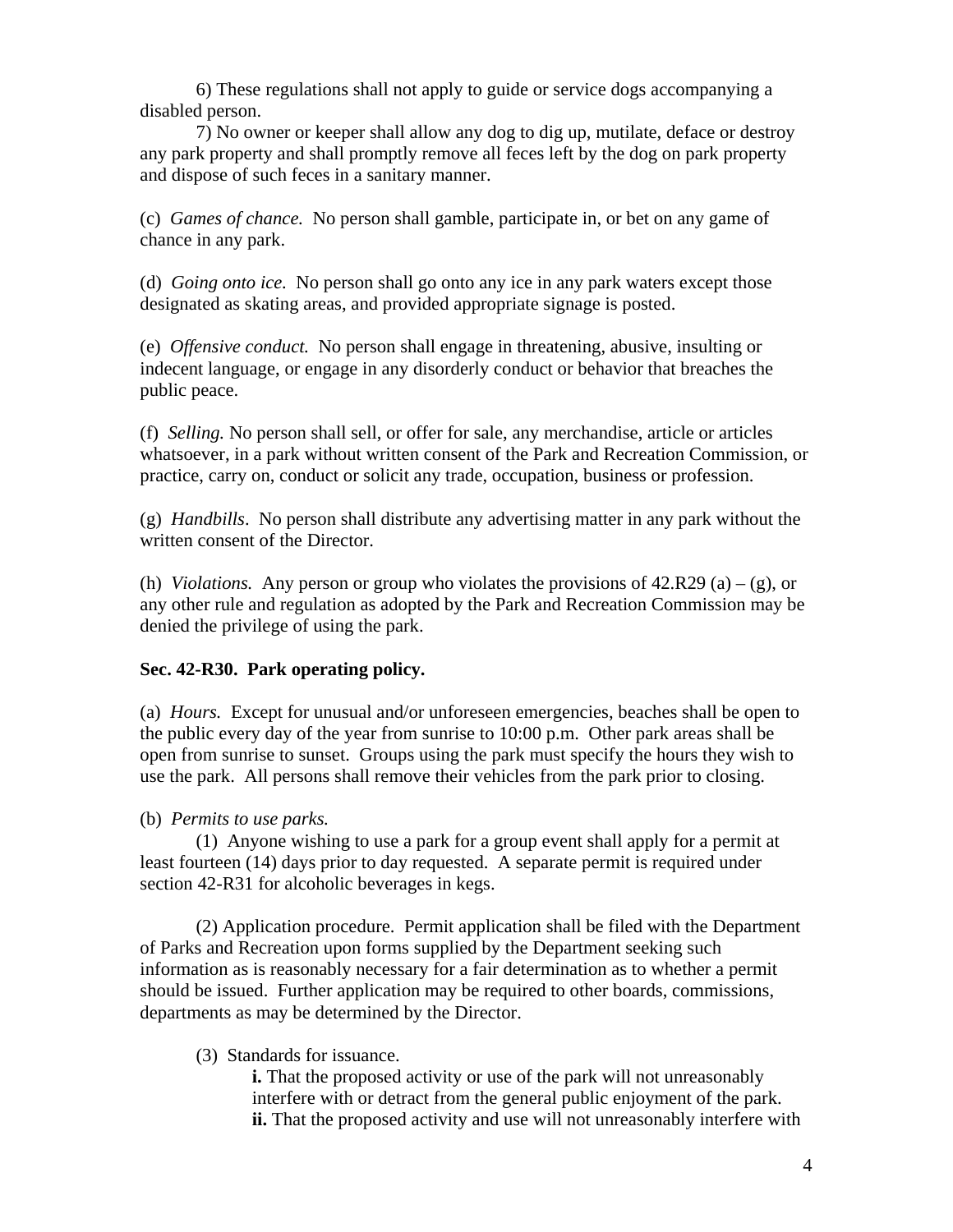or detract from the promotion of public health, welfare, safety and recreation.

**iii.** That the proposed activity cannot reasonably be expected to incite violence, crime, or disorderly conduct.

**iv.** That the proposed activity will not entail unusual, extraordinary or burdensome expense or police operation by the town.

**v.** That the facilities desired have not been reserved for other use on the day and at the hour required in the application.

**vi.** That a certificate of public liability coverage for personal injury and for property damage is in force during the time for which the application is made. Liability insurance which names the Town of Darien as an additional insured, is required for groups using the park facilities over a given period of time on a periodic basis, or for such events the Director deems necessary.

**vii.** That arrangements have been made with the Police Department and/or Fire Department for the hiring of any supervision deemed necessary. **viii.** Athletic Field scheduling will follow permitting requirements set by the Park and Recreation Commission. See addendum #4.

**ix.** Appeal. Within eight (8) days after receipt of an application, the Director shall apprise an applicant in writing of his reasons for refusing a permit and any aggrieved person shall have the right to appeal in writing within eight (8) days to the Park and Recreation Commission which shall consider the application under the standards set forth in subsection  $(b)(3)$ and sustain or overrule the Director's decision within fourteen (14) days. The decision of the Park and Recreation Commission shall be final.

(4) Effect of permit.

a. A permit holder shall be bound by all park rules and regulations and all applicable ordinances fully as though the same were inserted in said permit.

b. The permit shall cover the use of the described site only and shall not include permission to use any other area.

c. The permit shall only be valid for the date indicated. No area will be held for a postponement date.

 (5) Liability of permit holder. The person or organization to which a permit is issued shall be liable for any loss, damage or injury sustained by any person. Such person shall be liable for any damage to any park or other town property.

(c) Park and Recreation Commission reserve the right to request a security deposit or bond and/or charge groups for the cost of any cleanup.

(d) *Violation.* Any person or group who violates the provisions of subsection 42-R30 (a) through 42-R30 (c) may be denied future permits.

### **Sec. 42-R31. Keg permits.**

#### (a) *When required.*

 (1) Any resident of the Town of Darien who is of legal drinking age may apply for a keg permit upon presentation of proof of residence and age to the Director or his/her agent. No person who has been found to have violated rules and regulation of the Park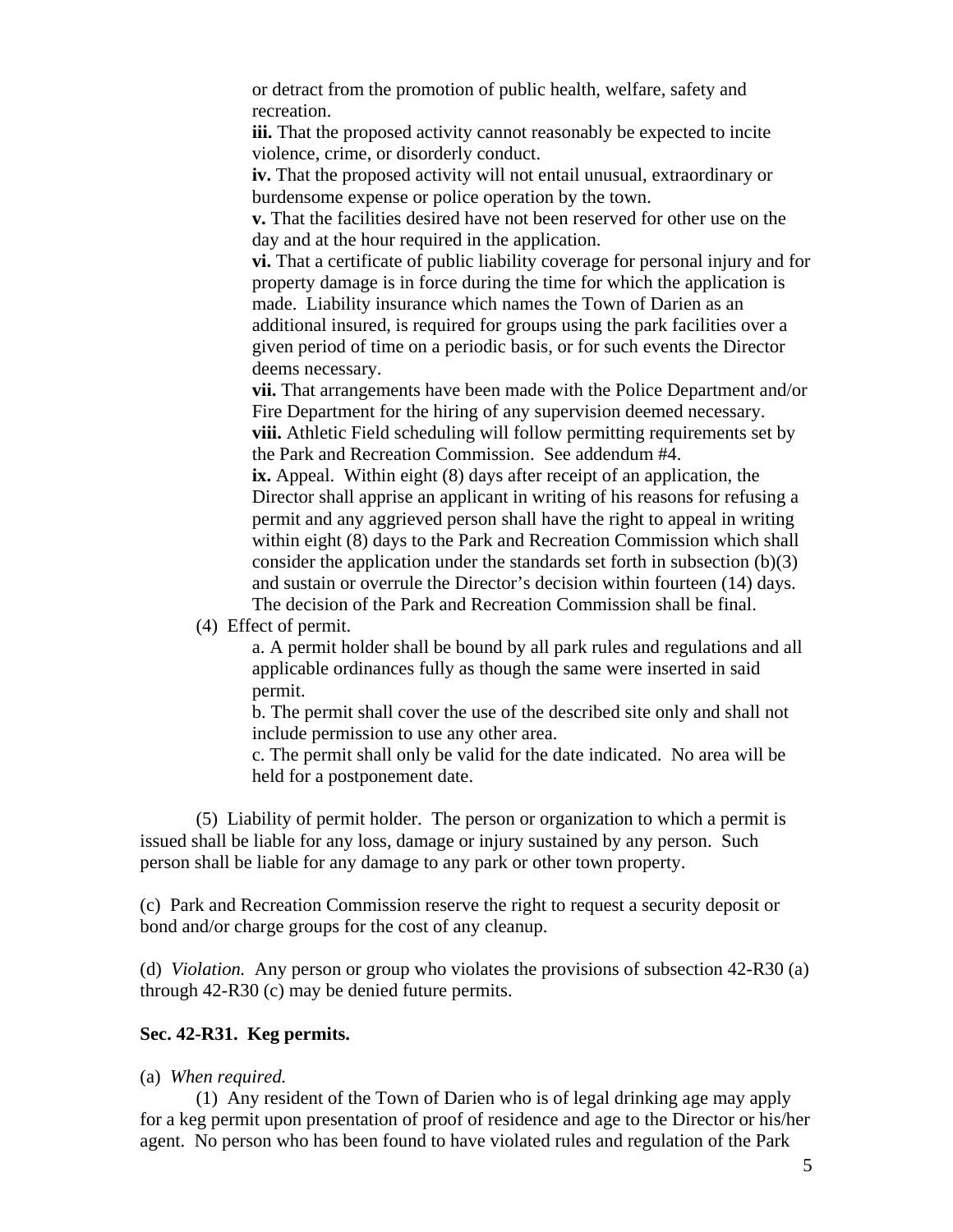and Recreation Commission pursuant to Section 42-22 of the Code of Ordinances, may receive a keg permit. No person who has been cited for such a violation may receive a keg permit until such citation has been resolved.

 (2) Where such an event is sponsored, funded, advertised or promoted by a corporation, partnership, club or association, or where an event is open only to members or employees of such an organization, the application shall so indicate. The sponsor shall be responsible for compliance with all permit standards; however, such sponsorship shall in no way limit or mitigate the responsibility of the individual permit holder.

 (3) As part of the application, the applicant may designate a substitute, who shall be responsible for adherence to the standards of this section only in the absence of the permit holder. Such designated substitute shall meet all requirements for holding a permit as stated above in section 42-R30 (b) et seq.

#### (b) *Procedures.*

 (1) Where a permit under section 42-R30 is required, any keg permit application must be filed simultaneously.

 (2) Application shall be filed with the Department of Parks and Recreation upon forms supplied by the department seeking such information as is reasonably necessary for a fair determination as to whether a permit should be issued.

 (3) As part of the application, each applicant must sign a statement agreeing not to supply alcoholic beverages to minors or intoxicated persons, exercise due diligence that such persons do not gain access to any alcoholic beverages, and not violate any state law regarding alcohol.

(4) No fee shall be charged for keg permits (see subsection (e)).

#### (c) *Standards.*

(1) All standards enumerated in section  $42-R30$  (b)  $(3)-(6)$ ;  $42-R30$  (c) shall be applied to all keg permit applications.

 (2) The Director may only deny a keg permit for cause. Cause for denial of a permit shall be as follows:

a. Reservation by another applicant for the picnic area in question;

b. Breach of standards by the applicant during previous permitted events.

 (3) In no event shall the presence of a keg in and of itself be construed as a breach of standards.

 (4) All denials of keg permits shall include a written statement of the reasons for denial and may be appealed using the procedures of section 42-R30 (b) ix.

(d) *Breach of standards.* Where the Director has reason to believe that any of the above standards have been breached, he shall so advise the Commission at its next regular meeting, and shall notify permit holder by registered letter.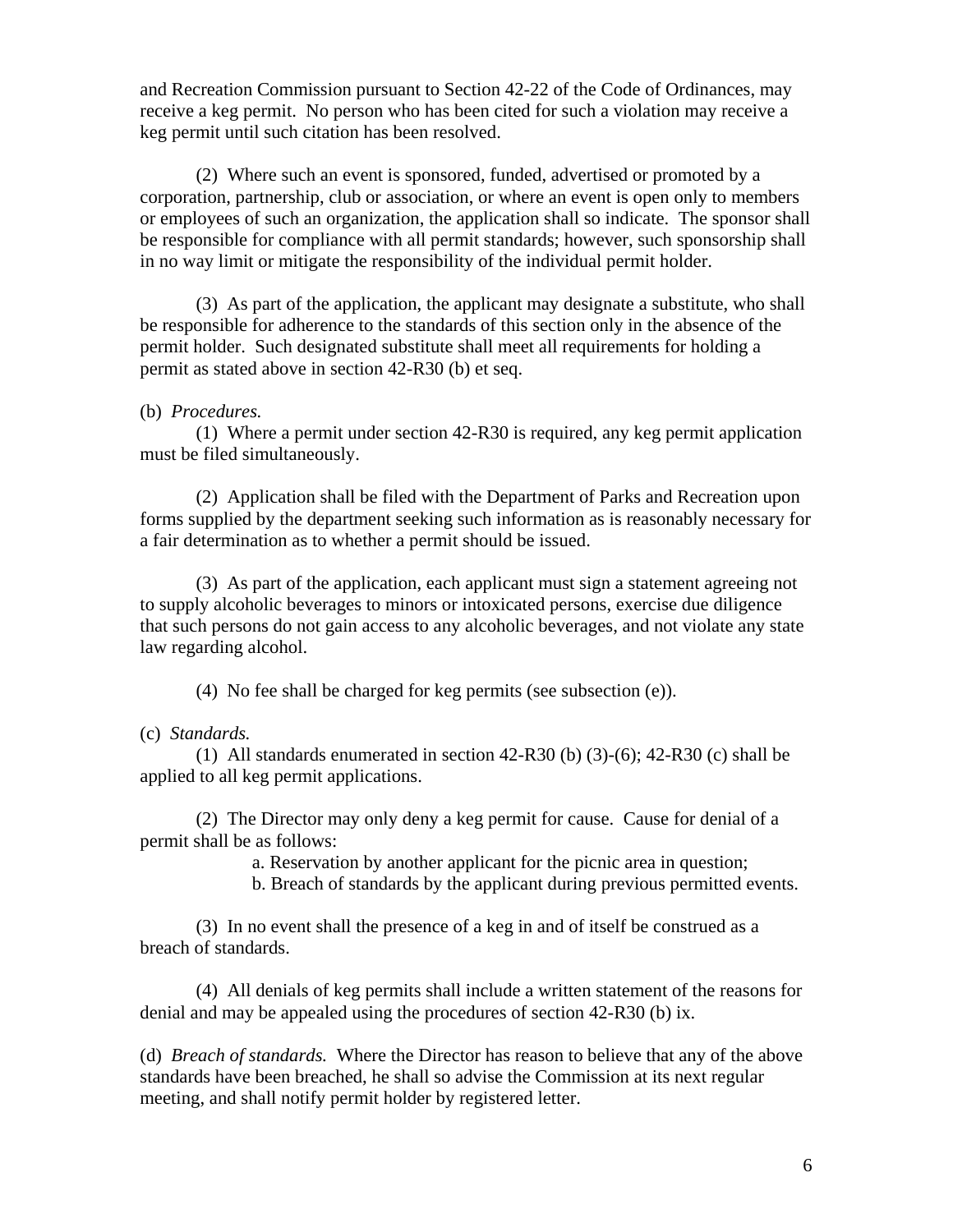#### (e) *Bond requirement and liability.*

 (1) A bond in the amount of two hundred fifty dollars (\$250.00) shall be submitted to the Department of Parks and Recreation at the time the keg permit is issued.

 (2) Upon authorization by the Commission, the Director may deduct from the bond an amount sufficient to defray the costs of cleaning up the permit site if it has been found damaged or littered by the applicant, or to cover such costs associated with negligence as defined in subsection 42-R31 (e)(3).

 (3) The permit holder shall be liable for any loss, damage or injury sustained by any person by whatever reason of negligence of the person to whom a permit has been issued, or by a person or persons who have become intoxicated by virtue of the failure of the permit holder to comply with Section 42-R31(b)(3). Such permit holder shall be liable for any damage to park or other town property.

(f) *Severability.* If any clause, sentence, paragraph or part of these rules and regulations, or the application thereof to any person or circumstances shall be adjudged by any court to be invalid, such judgment shall not affect, impair or invalidate the remainder thereof or the application thereof to other persons and circumstances, but shall be confined in its operation to the clause, sentence, paragraph or part thereof, and the persons directly involved in the controversy in which such judgment shall have been rendered.

### **ATTACHMENTS:**

| Addendum #1: BEACH RULES AND REGULATIONS          |
|---------------------------------------------------|
| <b>Addendum #2: BOATING REGULATIONS</b>           |
| <b>Addendum #3: COURT RULES AND REGULATIONS</b>   |
| Addendum #4: ATHLETIC FIELD SCHEDULING            |
| Addendum #5: WEED BEACH WARMING HUT RENTAL POLICY |

#### **ADDENDUM #1**

#### **DARIEN BEACH RULES AND REGULATIONS**

The Darien Parks and Recreation Commission set the Beach Rules and Regulations. The Director of Parks and Recreation and Staff are responsible for carrying out the Rules and Regulations.

#### 1. LIFEGUARDS AND ASSISTANT DIRECTOR

 Lifeguards are generally on duty from approximately Memorial Day to Labor Day, from 9:00 a.m. to 6:00 p.m. on an annual calendar set by the Park and Recreation Commission. Immediate response to lifeguards and Assistant Director instructions is mandatory. In addition to the beach area, prompt responses to instructions are required also for all other beach facilities such as the bathhouses, parking lots and tennis and paddle court areas. Refusal to promptly acknowledge such instructions or to respond in an impolite manner may subject resident to a review of beach privileges. If no lifeguard is on duty, swimming is at your own risk.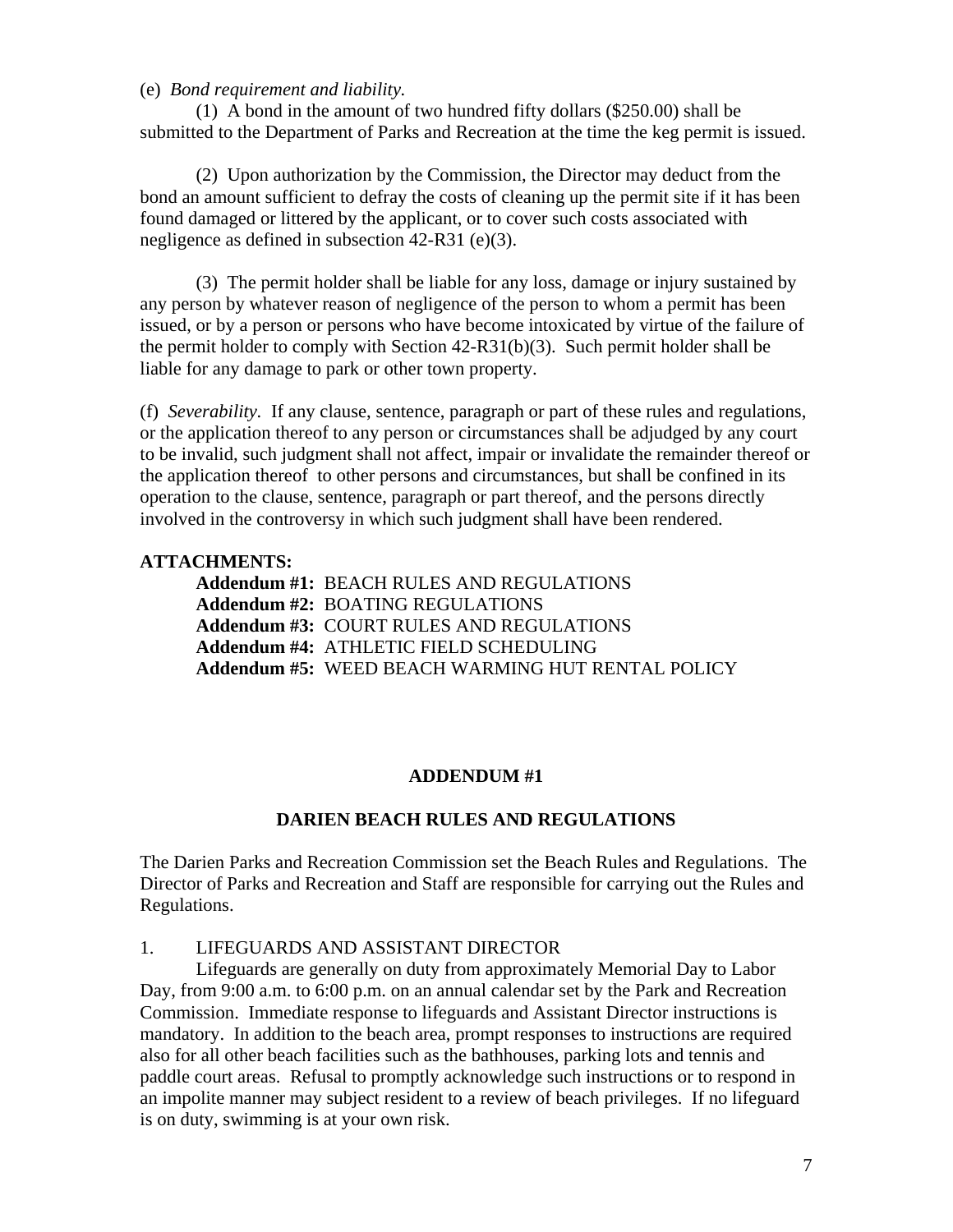### 2. GROUP USE

 On designated camp days, lifeguards are normally on duty starting at 9:00 a.m. Groups of children scheduled by permit to use the beach facilities are not to arrive any earlier than 9:15 a.m. There is no staff available to safeguard swim areas until that time.

## 3. RECYCLING OF REFUSE

 All facility users will obey state recycling laws and separate refuse properly. Containers may be marked for separation. Failure to recycle into the proper container may result in a fine and/or review of beach privileges per Section 18 of these Beach Rules and Regulations.

### 4. TOWN ORDINANCES

 All Town ordinances and rules and regulations pertaining to alcoholic beverages and littering will be strictly enforced.

 Any improper driving or loitering in the parking area or vandalism to park property, may result in a fine and/or review of beach privileges.

### 5. PARKING

 Cars must park as designated. The Town of Darien is not responsible for cars, boats or trailers in the park.

 Loan or transfer of parking permit is not permitted. Loan or transfer of permits automatically forfeits the right to use the Darien beaches at resident rates. The length of forfeiture as well as a review of beach privileges will be determined by the Park and Recreation Commission.

## 6. VIOLATIONS OF TOWN REGULATIONS

 Violations of prohibited activities will be strictly enforced and may result in the imposition of fines and/or revocation of resident beach privileges.

(a) Littering

(b) Rowdy behavior anywhere on park property

(c) Fire or cooking on the beach, except in designated areas where grills are located

- (d) Dogs anywhere in park, either on beach or in cars (except Seeing Eye dogs)
- (e) Ball or Frisbee playing on the beach
- (f) Use of swim buoy or lifelines, except in emergency

(g) Children in water with inflatable tubes or floats of any kind, the sole exception being Coast Guard approved life flotation jackets, properly secured

- (h) Use of scuba equipment, face masks, swim-fins, etc.
- (i) Use of, sitting or walking on the beach rock jetty
- (j) Gambling or consumption of illegal substances
- (k) Nudity
- (l) Glass container of any kind anywhere

### 7. RESIDENT GUESTS

 Residents are responsible for his or her guests. Violation of any of the park rules and regulations by a guest may result in revocation of the responsible resident's beach privileges.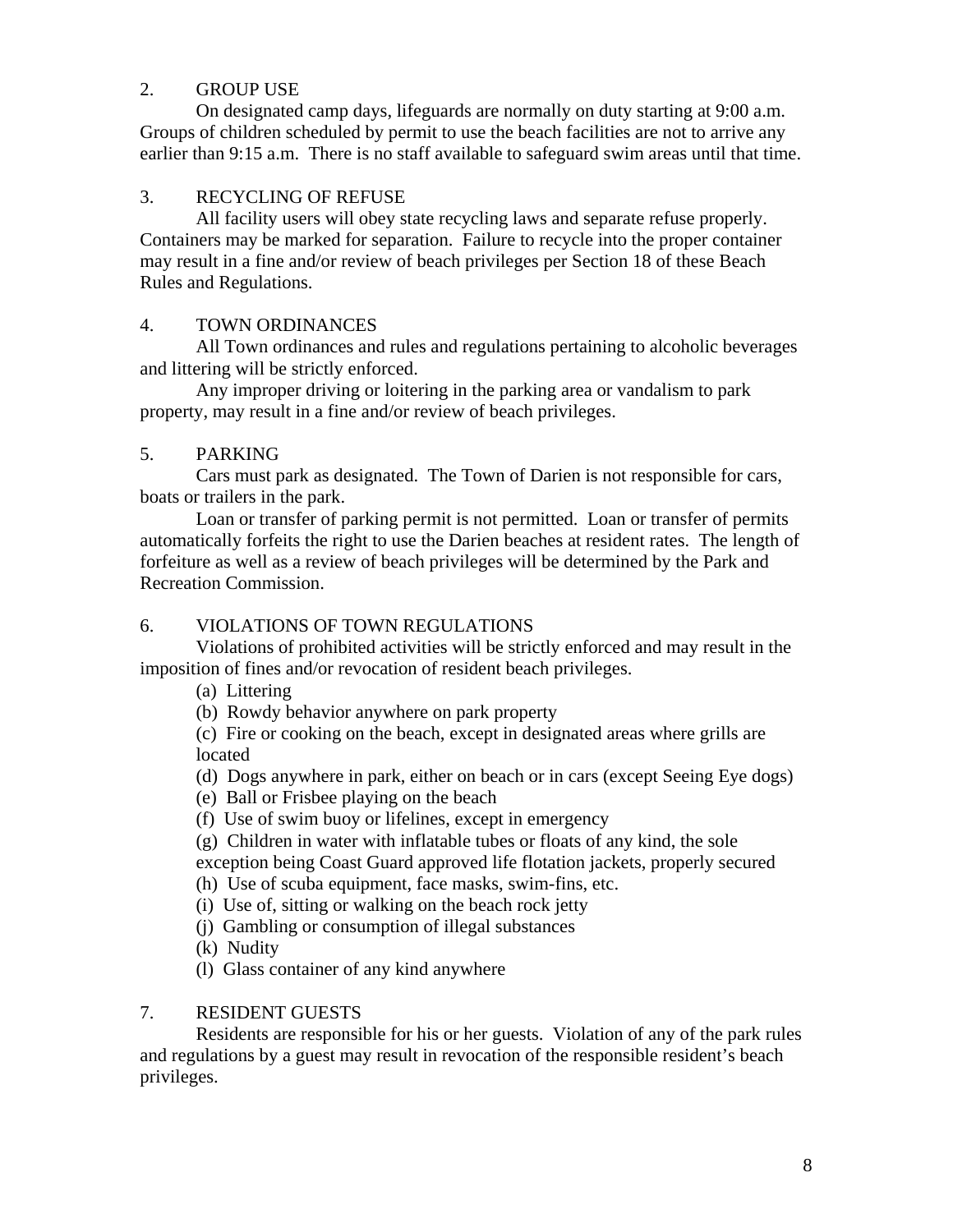## 8. FISHING

 There will be no fishing from any designated swimming, sailing, boating or rock jetty areas at Pear Tree or Weed Beaches. Fishing is encouraged at the picnic area off the south west side of Weed Beach, facing the Stamford Cove area.

### 9. SWIMMING

 Swimming is permitted only in the areas designated by floating swim buoys. These are the only areas that have lifeguard coverage between the hours as described in Beach Rules and Regulations Section 1 above.

## 10. BEACH USE OF WATERCRAFT OTHER THAN DINGHIES

(a) The Pear Tree Boat Ramp Dock (launch dock) is available for the launching of boats only. The boat owner must stay within the immediate vicinity of his/her boat on the launch dock or the parking lot. Boats are to be removed from the launch dock within 15 minutes. There is no overnight mooring on the launch dock.

(b) Both Weed Beach and Pear Tree Beach are designated launching sites for light (Optimist, Sunfish, Laser, etc.) and ultra-light (sail board and wind surfer, boats and kayaks).

(c) Motorized personal watercraft (Jet Ski, Skidoo) are allowed to launch from designated launch areas.

(d) Permitted usage is daily only. There is no overnight storage of boats at Pear Tree or Weed Beach, other than those associated with the Junior Sailing Program and Town sponsored activities/programs.

(e) Light and ultra-light watercraft and kayak are defined as wind or human powered, can be carried on top of a car or trailed or carried into Weed or Pear Tree Beaches.

There are no motorized boating activities (other than the two small committee boats which are part of the Darien Junior Sailing Program) around the sailing and sail boarding areas of Weed Beach. There is no launching of motorized watercraft at Weed Beach other than jet skis, skidoo, etc.

## 11. STORAGE RESTRICTIONS

(a) All dinghies using the dinghy storage facility at Pear Tree Beach are for access to moored boats only. All other boats are to be trailed into and out of the beach daily. There is no overnight storage of watercraft on any town beach property other than above.

(b) Unauthorized boats stored overnight on the beach will be tagged with a notice, and will be removed by the Parks and Recreation Department three days after notice has been placed on the boat. Such boat will be considered abandoned and will be removed by the Parks and Recreation Department for disposal.

## 12. INFLATABLE CRAFT

 An inflatable craft is defined as a dinghy, unless it is motorized. Any motorized inflatable is considered a motorized watercraft, regardless of length, and is restricted to the motorized watercraft launching area of Pear Tree Beach.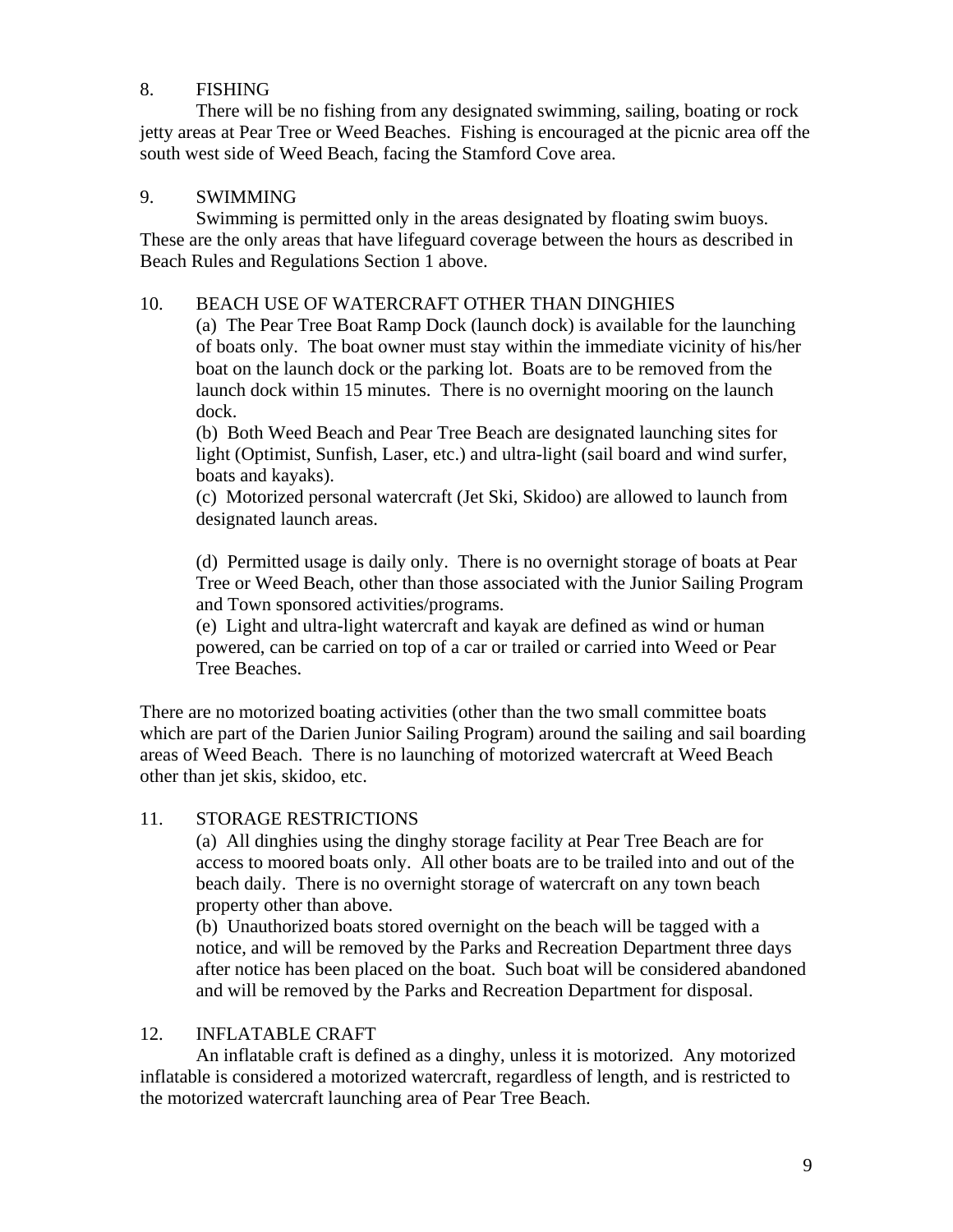# 13. WEED BEACH USE OF JET SKIS

 Jet skis can only be launched at the southwest side of Weed Beach, facing the Stamford Cove area. Jet skis must observe the 5 mph speed zone within 50 feet of the designated swim buoys. Failure to observe the 5 mph speed zone, improper skiing near the designated swimming area or unsafe operation of the jet ski, will result in a fine and/or review of beach privileges of the responsible resident.

### 14. BOAT STICKERS

 Wind or power water craft trailed into the beaches with a length of 12 feet or longer, must have a Darien boat launch sticker affixed to the water craft.

 (a) Any water craft, wind or power, carried via trailer, must display a current Darien Boat sticker affixed to the craft or pays the daily entrance fee.

 (b) Any water craft carried on or within a motor vehicle requires a current vehicle permit only.

 (c) Annual Boat Launch stickers are available from the Parks and Recreation Department at Town Hall. The Parks and Recreation Commission will review the fee structure annually. Categories for stickers shall be as follows:

(**i**.) Non-resident boat daily in/out launch

(**ii**.) Resident boat season, in and out

### 15. BOAT TRAILERS

 Boat trailers are to be parked in the designated trailer area during the day. There is no overnight storage of trailers or watercraft on trailers in the parking lots at either beach.

### 16. WINTER STORAGE

 There is no winter storage for any personal property, boats, light or ultra-light watercraft (Optimist, sail boards, kayak, sunfish) or trailers on beach property. All boats are to be removed by November  $15<sup>th</sup>$  of each year. Any property left after November  $15<sup>th</sup>$ will be considered abandoned and will be removed by the Parks and Recreation Department for disposal.

## 17. FINES AND REVIEW OF BEACH PRIVILEGES

 The purpose of the Beach Rules and Regulations is to preserve fair and safe usage and access to the Town of Darien beaches, while protecting the Town property for future usage.

Any person violating any section of the Town Rules and Regulations may be subject to:

(1) A fine determined by Code of Ordinance or other legal means as determined by the police;

(2) Revocation of beach privileges for a period of time as determined by the Director and/or the Parks and Recreation Commission;

(3) Loss of resident status.

On the basis of the severity of the violation, the Director of Parks and Recreation may bring violation(s) to the attention of the Parks and Recreation Commission.

 Any person who has been found to have violated these Rules and Regulations may appeal directly to the full Parks and Recreation Commission regarding fines and changes in resident or resident household beach privileges.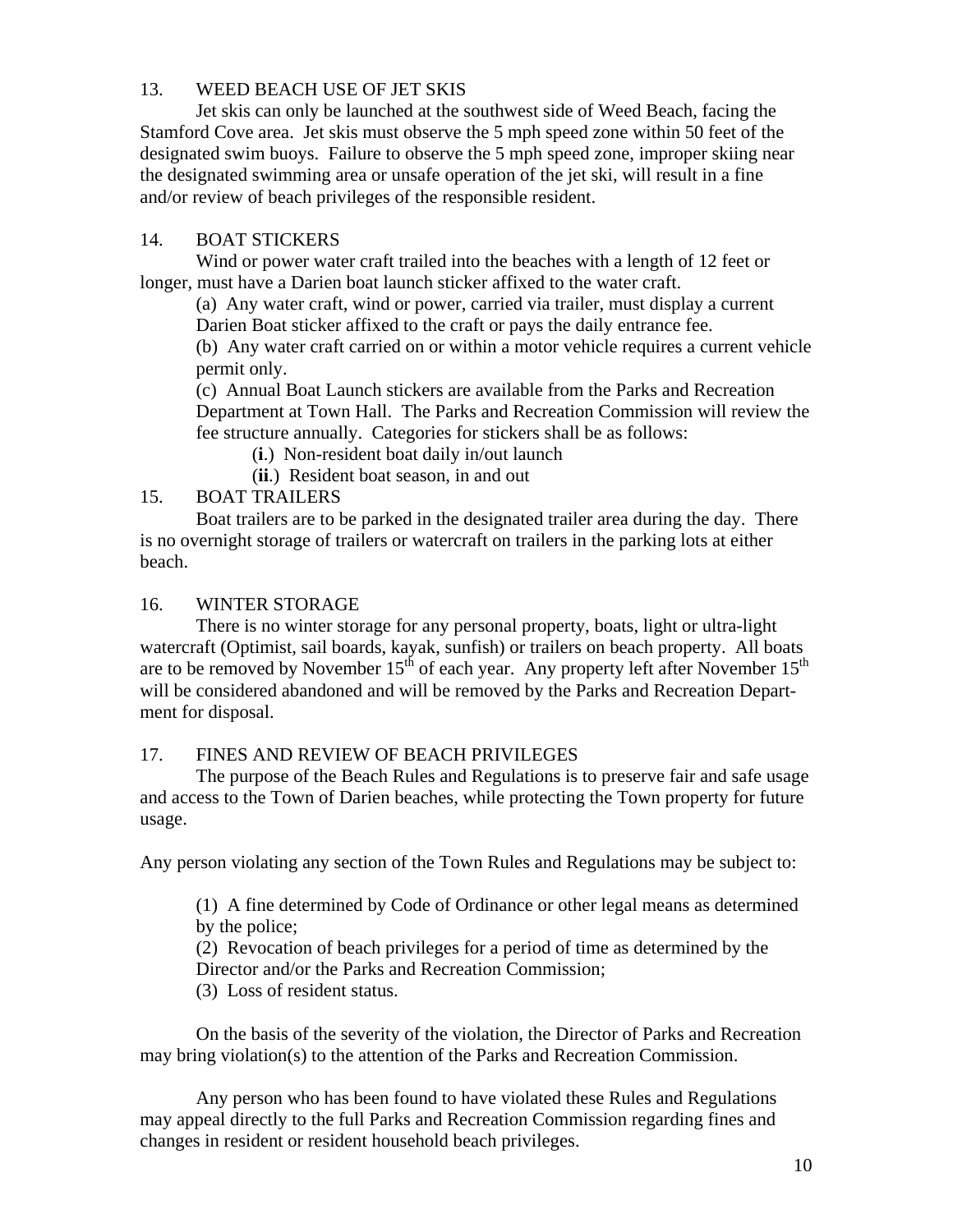#### **ADDENDUM #2**

### **DARIEN PARKS AND RECREATION BOATING REGULATIONS**

Boating. Pursuant to 42-R28(b), privately owned boats or other floating crafts may be brought into any park in accordance with regulations established by the Parks and Recreation Commission.

 1. Pear Tree Beach boat ramp (launch dock) is available for temporary place ment of boats during the launching and recovery of boats. The boat owner must stay within immediate vicinity of his/her boat on the launch dock or parking lot. Boats are to be removed from the launch dock within 15 minutes. THERE IS NO OVERNIGHT MOORING ON THE LAUNCH DOCK.

 2. Light craft (Optimist, Sunfish, Laser…) and ultra-light craft (sail board, wind surfer, kayaks…) are permitted to launch from Weed or Pear Tree Beach from designated areas.

 3. No launching of any craft from designated swim areas is permitted from Memorial Day to Labor Day without Parks and Recreation Commission approval.

 4. No overnight storage of boats is permitted at any park location other than those associated with the Darien Junior Sailing Team at Weed Beach or those permitted at dinghy storage area at Pear Tree Beach, with permission of the Parks and Recreation Commission.

 5. Boat Trailers. Boat trailers are to be parked in designated trailers areas during the day. There is no overnight storage of trailers or watercraft on trailers in the parking areas at either beach or in any other park location without permission of the Parks and Recreation Commission.

 6. Winter Storage. There is no winter storage for any personal property, boats, light or ultra light watercraft or trailers in any park. Any property left after November 15 will be considered abandoned and will be removed by the Parks and Recreation Department for disposal.

 7. Boats brought into Darien beaches on a trailer are required to display a valid Town of Darien boat sticker or pay applicable daily entry fee(s).

 8. Storage for dinghy used to access moored boats is permitted at Pear Tree Beach in designated area. Vessels must be 19' in length or less for moored boat access only.

 9. Vessels stored in the dinghy storage area must display valid permit issued by the Parks and Recreation Department. Vessels may be stored ONLY for the time determined by the Park and Recreation Commission.

 10. Vessels in dinghy area must be affixed properly to the storage bar/rack to avoid damage in the event of an unforeseen emergency.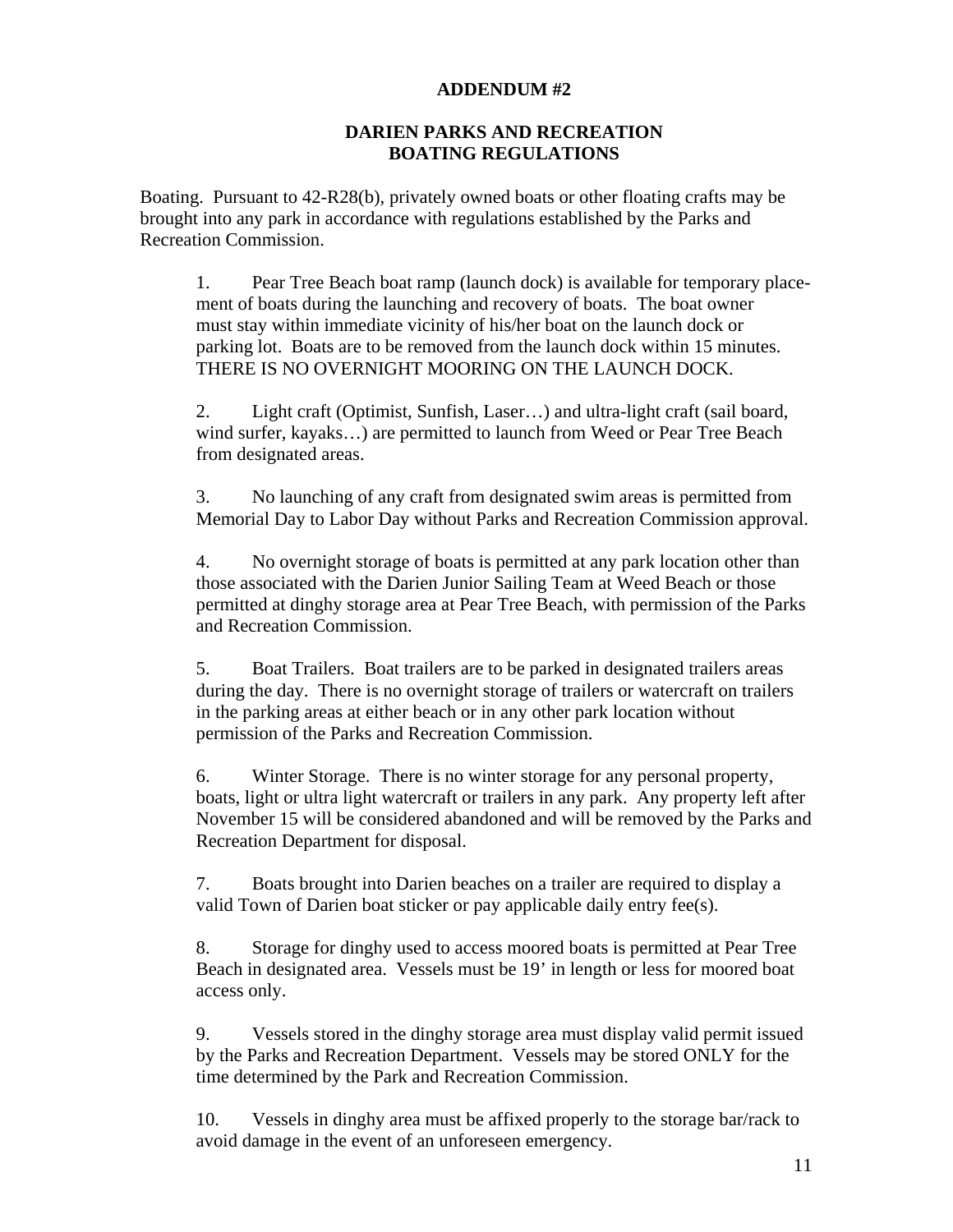### **ADDENDUM #3**

## **DARIEN PARKS AND RECREATION COURT RULES AND REGULATIONS**

Tennis and Courts. Pursuant to 42-R28(g), no person shall play on any tennis court or paddle tennis platform court except during hours designated by the Parks and Recreation Commission. All users of Darien tennis courts and paddle tennis platforms must abide by the specific rules and regulations established by the Parks and Recreation Commission for the use of such courts and platforms.

 1. Courts are available to residents and their guests under the following categories:

- a. Group lessons
- b. Advanced reservation
- c. First-come, first-serve
- d. Private instruction

 2. Court access for the above categories may be obtained in the following manner:

 a. Group lessons – Parks and Recreation or its agent is the sole organization permitted to operate group lessons on the courts. Registration for lessons takes place through the Parks and Recreation Department.

 b. Advanced reservation – court reservations are made through the Parks and Recreation Department during applicable season of play for a fee determined by the Parks and Recreation Commission.

 c. Daily play – (first come, first serve) – Courts are available to the general public except during scheduled group lesson or advanced reservations bookings. Fees for use may apply as determined by the Parks and Recreation Commission.

 d. Private instruction – Courts may be used by residents for private instruction subject to prior instructor permission. Permission will be granted by the Parks and Recreation Department. Advanced reservation may be required for private lesson instruction. Court reservations can be obtained through the Parks and Recreation Department.

### PRIVATE INSTRUCTION CANNOT TAKE PLACE DURING GROUP LESSON TIMES.

The Town of Darien, its employees and Commission members, shall be held harmless from any liability for bodily injury and property damage arising out of private lesson instruction.

 3. Courts may be utilized only for the purpose for which they were intended/designated or for which purpose the Parks and Recreation Commission may time to time designate as appropriate.

 4. Residents and their guests shall provide and utilize proper equipment as appropriate for the court and season of play.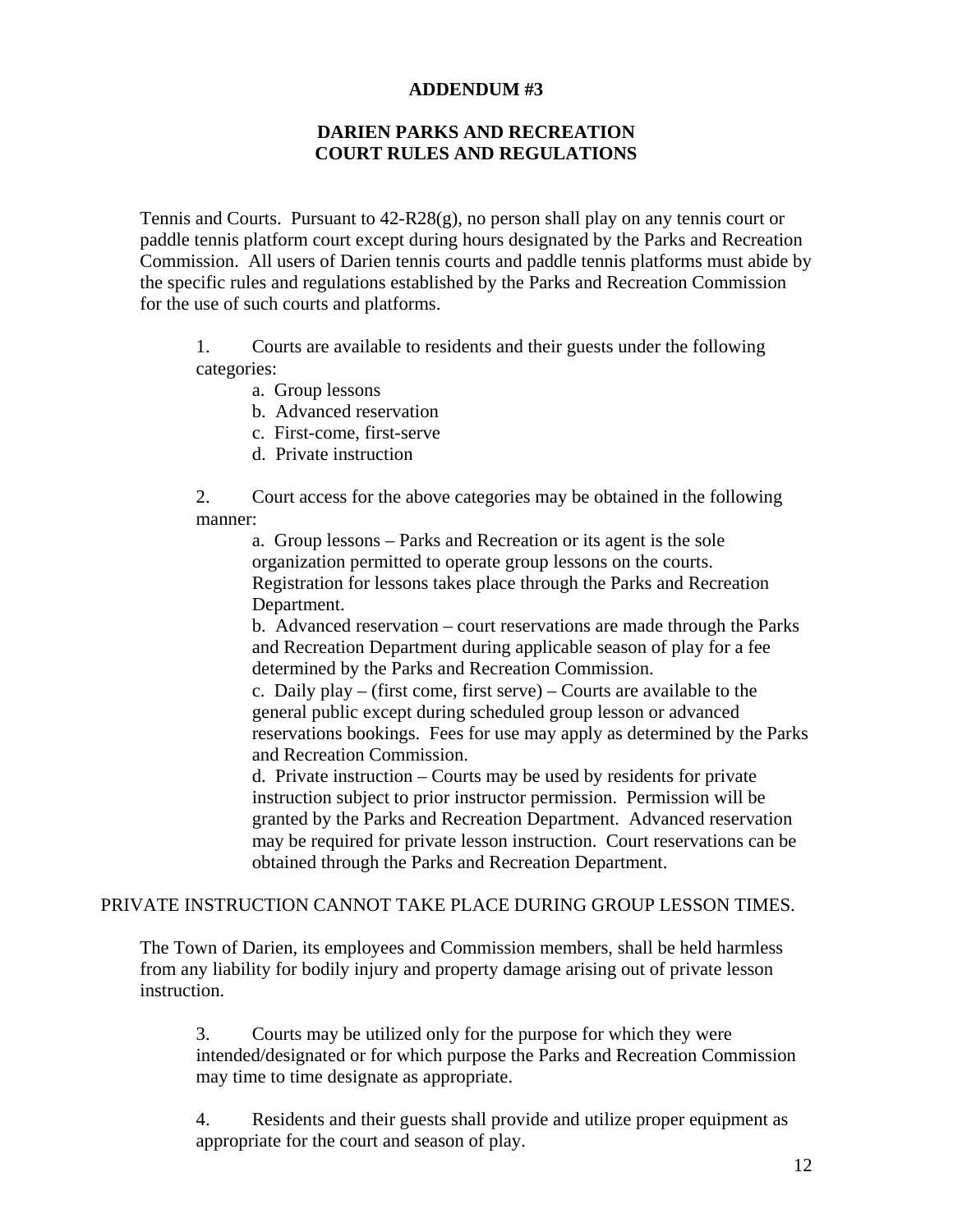5. All cars must have a current beach sticker to park in the beach area. Paddle guests must be accompanied by a Darien resident.

 6. Residents and their guests are expected to abide by all Darien Rules and Regulations at all times and to respect other players, employees, and facilities. Failure to do so may result in forfeiture of court time and fees and any future facility reservations.

### **ADDENDUM #4**

# **DARIEN PARKS AND RECREATION ATHLETIC FIELD SCHEDULING**

The following requirements and priority system will apply in permitting athletic facilities:

a. All requests are subject to field availability, current conditions, maintenance functions and weather.

b. Request must be made in writing on the "Darien Parks and Recreation Facility Permit" form.

c. Facility permit requests must be completed and submitted for approval a minimum of two weeks prior to activity.

d. Groups requesting facilities for use "over a given period of time on a periodic basis" are required to include a certificate of liability insurance naming the Town of Darien as additional insured. Permits will not be approved without this certificate.

e. Requests are considered on a seasonal basis – spring, summer and fall. To us a facility beyond one season requires an additional permit application. No permits will be issued for winter use of the Parks and Recreation outdoor athletic fields.

f. Requests are subject to use fees and charges as set by the Parks and Recreation Commission and are payable in advance of permit approval.

g. Athletic fields are subject to prevailing weather conditions. Groups are expected to use common sense when deciding whether or not to begin or continue play on a field in the event of inclement weather. Safety of the participants is paramount. Play should be cancelled or terminated if any persons and/or property could be damaged as a result of play. Groups who play on fields in unfavorable conditions do so at their own risk and are subject to having their permits revoked and future permits denied.

h. Athletic field assignments will be determined using the following priorities and criteria:

- 1. Park and Recreation sponsored activities
- 2. Board of Education, high school athletic teams
- 3. Presently permitted youth non-profit activities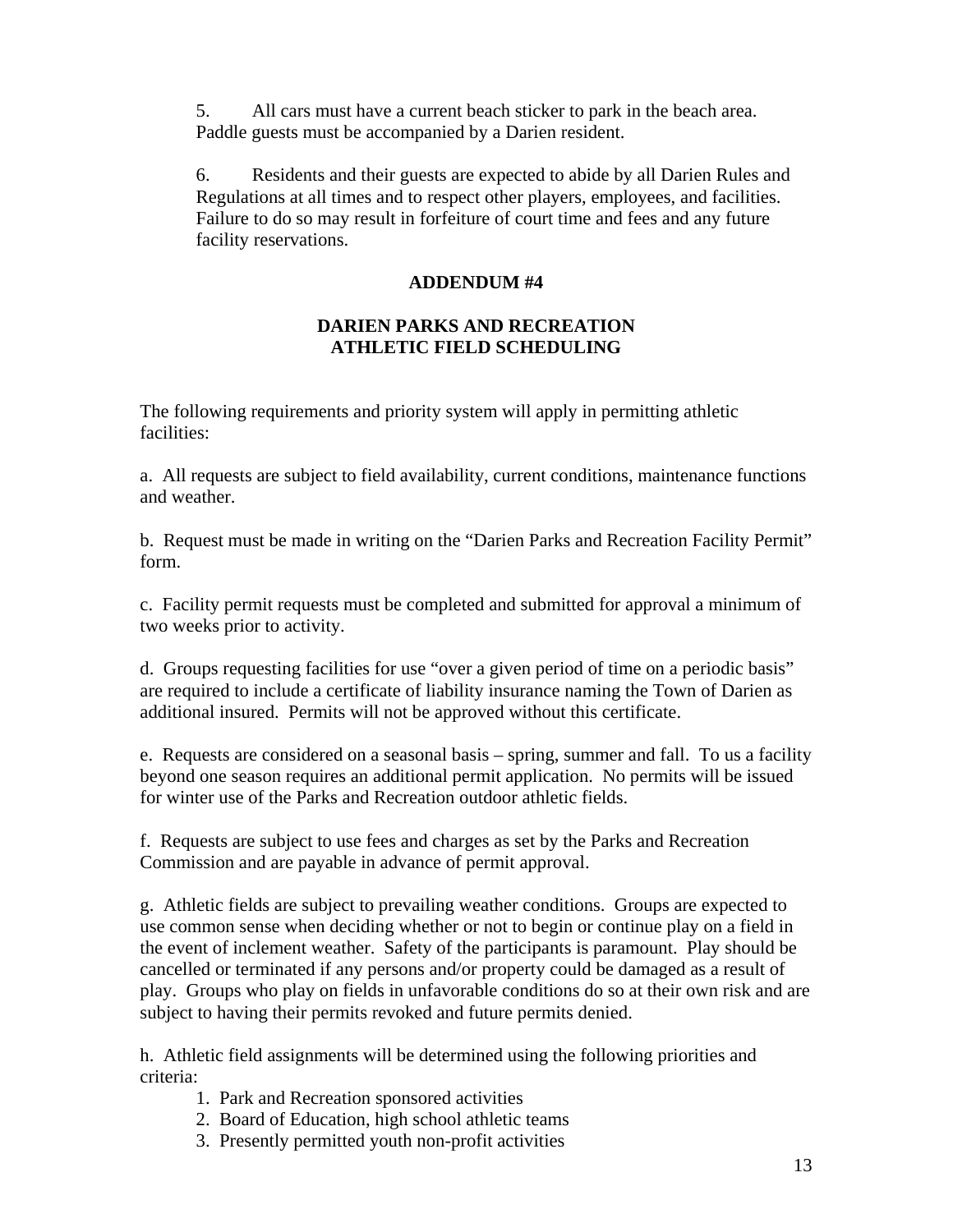4. Presently permitted adult non-profit activities

5. Presently permitted tournament play – non-profit (one team must be from Darien)

6. New Activities and leagues (non-existing as of spring 2002)

(**i.**) Traditional season (i.e. spring baseball, softball, lacrosse; fall soccer, football, field hockey)

(**ii**.) Suitability of activity for facility requested (size of field, amenities on site such as goals)

(**iii.**) Size of group (larger groups, greater percentage of available field time) (**iv**.) Blanket permits for use of fields will NOT be issued. Groups must use time requested and approved. Failure to use the time approved can result in revocation of permit and loss of future approvals.

# **ADDENDUM #5**

### **WEED BEACH WARMING HUT RENTAL POLICY**

March 15, 2012

The primary purpose of the Warming Hut at Weed Beach is to service the paddle court operations during the winter months and any Parks and Recreation programs and activities. Secondary use is as a base of operations for the Town's Summer Camp operated by the Darien Youth Commission. Following these priorities, the building may be rented by the following groups:

- **I. Types of groups in order of priority:** 
	- Resident Paddle Tennis players/users
	- Parks and Recreation programs and activities
	- Youth Commission Summer Camp
	- Darien civic/non-profit groups
	- Darien general public

### **II. Two seasons of rental permitted**

- a. Winter Rentals (Oct March) Rental for paddle parties only
- b. Summer Rentals (April Sept)

#### III. **Hours of rental**

- a. ONE RENTAL OF THE FACILITY WILL BE PERMITTED PER DAY
- b. **WINTER:** PADDLE PLAYERS ONLY. Mon‐Fri 4‐10pm: Sat 8am 10pm; Sun 8am‐ 6pm. Courts currently close at 8 PM on Saturdays, 6 PM on Sundays. These hours will remain the same but residents that rent the facility can reserve the courts and facility for a PADDLE party on either Friday or Saturday nights between the hours of  $6 - 10$  PM. An attendant must be on duty during paddle party hours.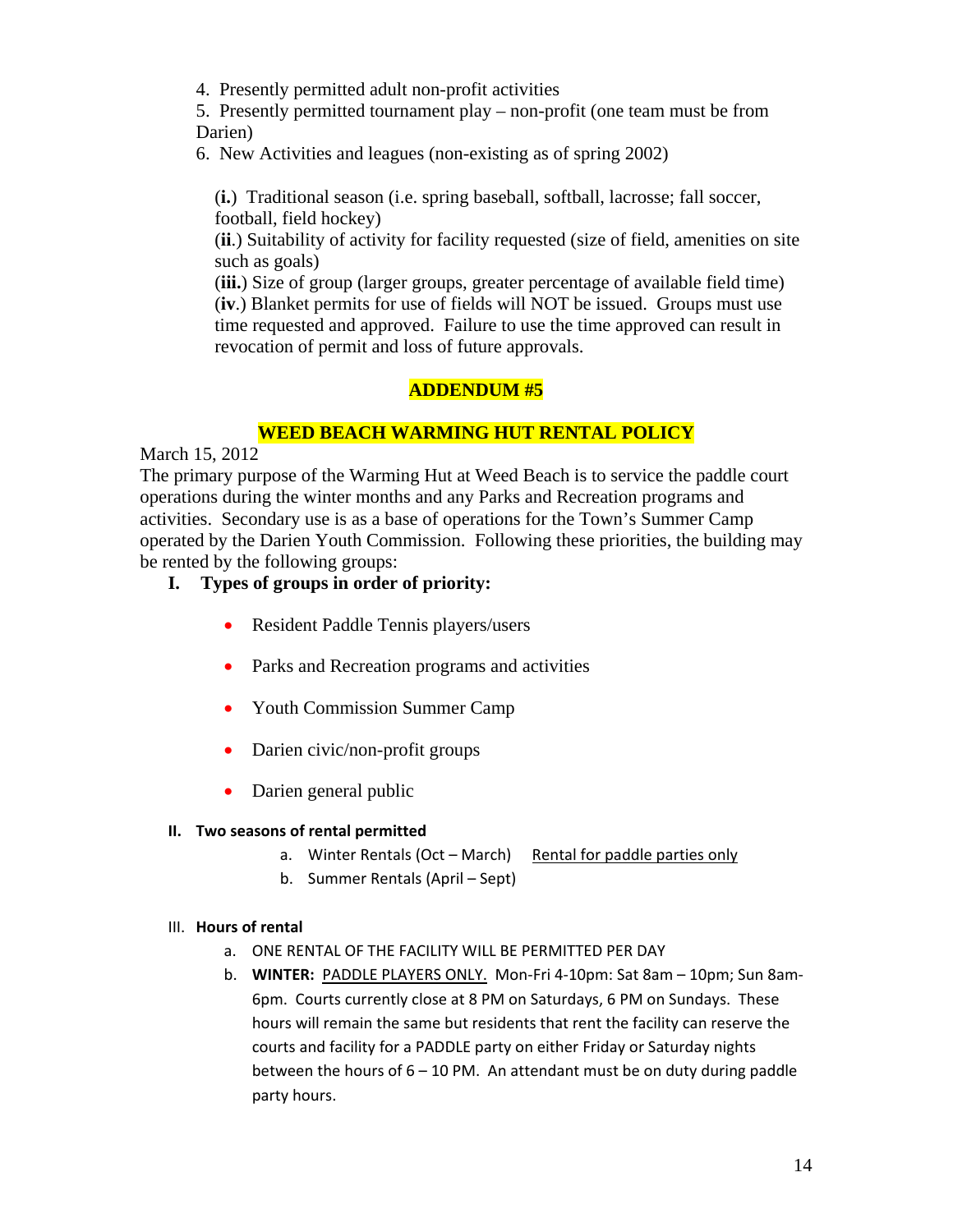- c. **SUMMER:** Mon Fri 4pm‐9pm; Sat 10 am 9pm; Sun 12pm 9pm. An attendant must be on duty to open and close. Groups must provide their own supervision and general clean up.
- IV. Rentals will be approved based on the policies and practices of the Parks and Recreation Department. (Darien residents cannot book a rental for a non‐Darien agency).
	- 1. The facility will be rented to *PADDLE PARTIES ONLY* between October and March. Those renting must also book courts
	- 2. Facility Rental Permits are available to those 18 years of age or older
	- 3. **Reservations.** Facility Rental Permits are available by advanced reservation only.
		- a. *A minimum of two weeks in advance for approval is required.*
		- b. Set up and clean up time must be included in requests
	- 4. **Fees.** Facility rental fees will apply. (Fees will include utility charges, cleaning, attendant, and security deposits). Rate schedule is set by the Parks and Recreation Commission. PAYMENT IS REQUIRED IN ADVANCE AT THE TIME OF RESERVATION. CANCELLATIONS FEES WILL APPLY.
	- 5. **Insurance.** Renters must submit a certificate of insurance naming the Town as co‐insured according to the requirements of the Town. Minimum limits of coverage will apply. Failure to submit will result in cancellation of rental.
		- a. a certificate of public liability coverage for personal injury and for property damage is in force during the time for which the application is made. Liability insurance which names the Town of Darien as an additional insured is required for groups using the park facilities over a given period of time on a periodic basis, or for such events the Director deems necessary.
	- 6. Cancellations, date, or time changes of activity/event must be received Monday – Friday (excluding holidays) and at a minimum of 24 hours in advance of the event. Failure to do so will result in the application of the full fee for rental.
	- 7. **Inclement weather policy**: In the case of *forecasted* inclement weather, the department may make a decision Monday – Friday to close facilities including weekend rentals. The department will then contact the permit holder for Saturdays and Sundays to inform of facility status.
	- 8. **Alcohol.** Current regulations provides for the consumption of alcoholic beverages in designated areas, no glass bottles, and no kegs without proper permit. NO CHILDREN ARE ALLOWED IN FACILITY WHILE ALCOHOL IS PRESENT.
	- **9.** Winter Paddle Party extended play hours:
		- All 5 courts can be reserved for a paddle tennis party.
		- Party reservations will be handled through the Parks & Recreation office and must be a minimum of 2 weeks in advance.